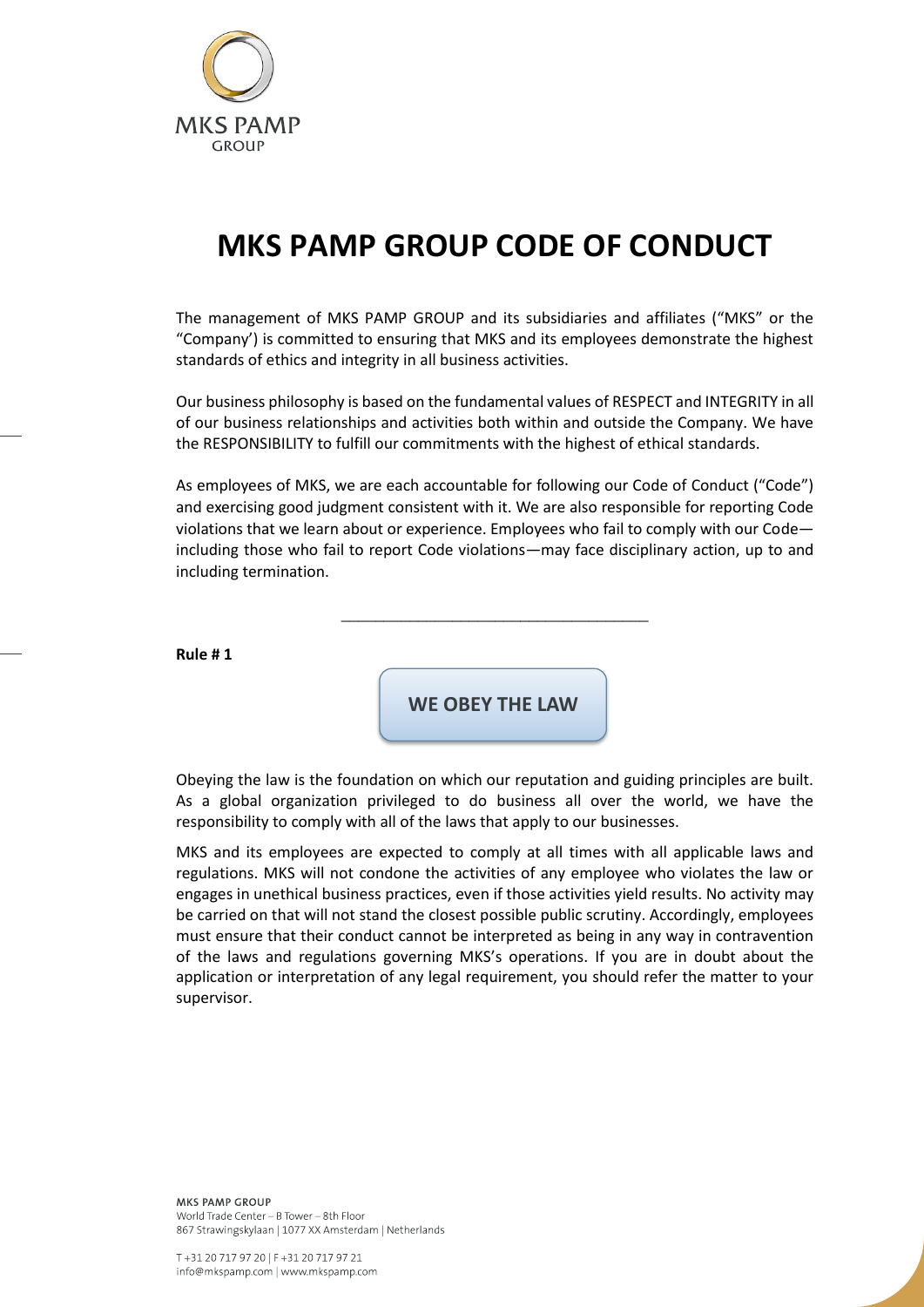

**Rule # 2**

# **WE CONDUCT OUR BUSINESS WITH INTEGRITY**

\_\_\_\_\_\_\_\_\_\_\_\_\_\_\_\_\_\_\_\_\_\_\_\_\_\_\_\_\_\_\_\_\_\_\_\_

We take pride in conducting our business with integrity. We compete vigorously, but do so fairly and ethically. We do not offer or accept bribes or inappropriate gifts and we comply with the laws and regulations that support fair competition and integrity in the marketplace.

\_\_\_\_\_\_\_\_\_\_\_\_\_\_\_\_\_\_\_\_\_\_\_\_\_\_\_\_\_\_\_\_\_\_\_\_

## **Rule # 3**

## **WE KEEP ACCURATE AND HONEST RECORDS**

Accurate and honest records are critical to making sound business decisions and maintaining the integrity of our financial reporting. Our business information, in whatever form, must reflect the true nature of our transactions.

\_\_\_\_\_\_\_\_\_\_\_\_\_\_\_\_\_\_\_\_\_\_\_\_\_\_\_\_\_\_\_\_\_\_\_\_

## **Rule # 4**

# **WE HONOR OUR BUSINESS OBLIGATIONS**

Our business relationships are grounded in mutual trust, and have been throughout MKS's history. We build and maintain the trust and confidence of our customers and other business partners by communicating honestly, respecting information entrusted to us and standing behind our commitments.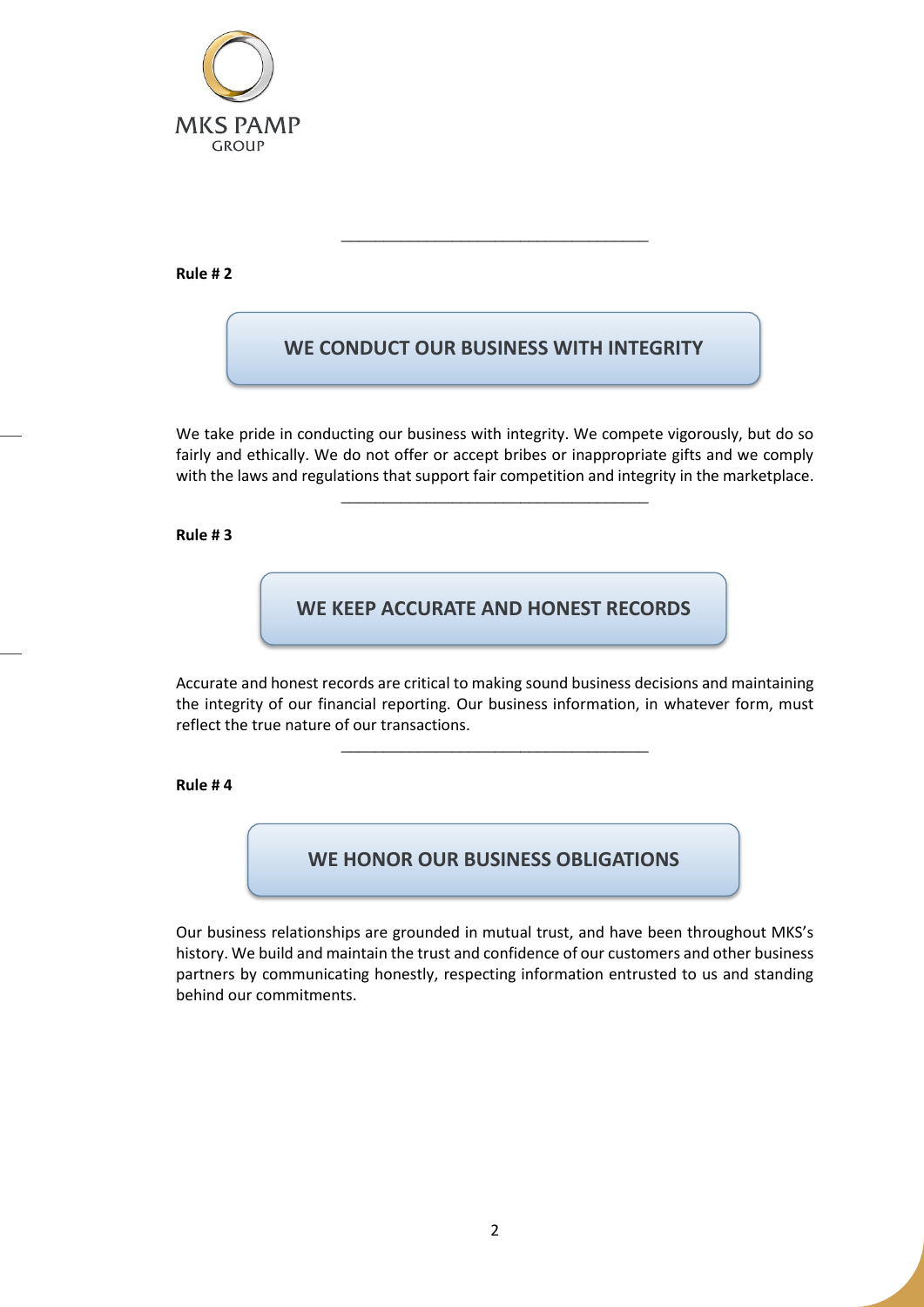

**Rule # 5**

# **WE TREAT PEOPLE WITH DIGNITY AND RESPECT**

\_\_\_\_\_\_\_\_\_\_\_\_\_\_\_\_\_\_\_\_\_\_\_\_\_\_\_\_\_\_\_\_\_\_\_\_

We achieve our goals through our people. We provide a safe workplace and value the unique contributions of our global team, enabling those who support MKS's goals to achieve their own individual potential.

MKS is an equal-opportunity employer and does not discriminate on the basis of race, creed, color, ethnicity, national origin, religion, sex, sexual orientation, gender expression, age, height, weight, physical or mental ability, veteran status, military obligations, or marital status.

\_\_\_\_\_\_\_\_\_\_\_\_\_\_\_\_\_\_\_\_\_\_\_\_\_\_\_\_\_\_\_\_\_\_\_\_

**Rule # 6**

## **WE PROTECT MKS's INFORMATION, ASSETS AND INTERESTS**

We count on one another to act as stewards of the organization. To preserve the value of MKS, we protect the information and assets entrusted to us and avoid situations that may let personal interests influence our business judgment.

We are all entrusted with the care and use of company assets with the expectation that they will be used for the benefit of, and as directed by, MKS. Using company assets (whether physical, financial, or time) for your personal gain is a violation of this trust. You may not, therefore, obtain, use, or divert MKS property for your personal gain or benefit, or for the personal gain or benefit of anyone else.

You are responsible for the proper use and security of company property entrusted to you. You should ensure that all MKS property assigned to you is maintained in good condition. You should be able to account for such equipment at all times in accordance with established procedures. The loss of company assets should be reported immediately to your supervisor.

Information and records are important company assets. All records, whether paper or electronic formats, should be properly filed and stored in order to protect them from loss or damage, to reduce the possibility of inadvertent disclosure of confidential information, and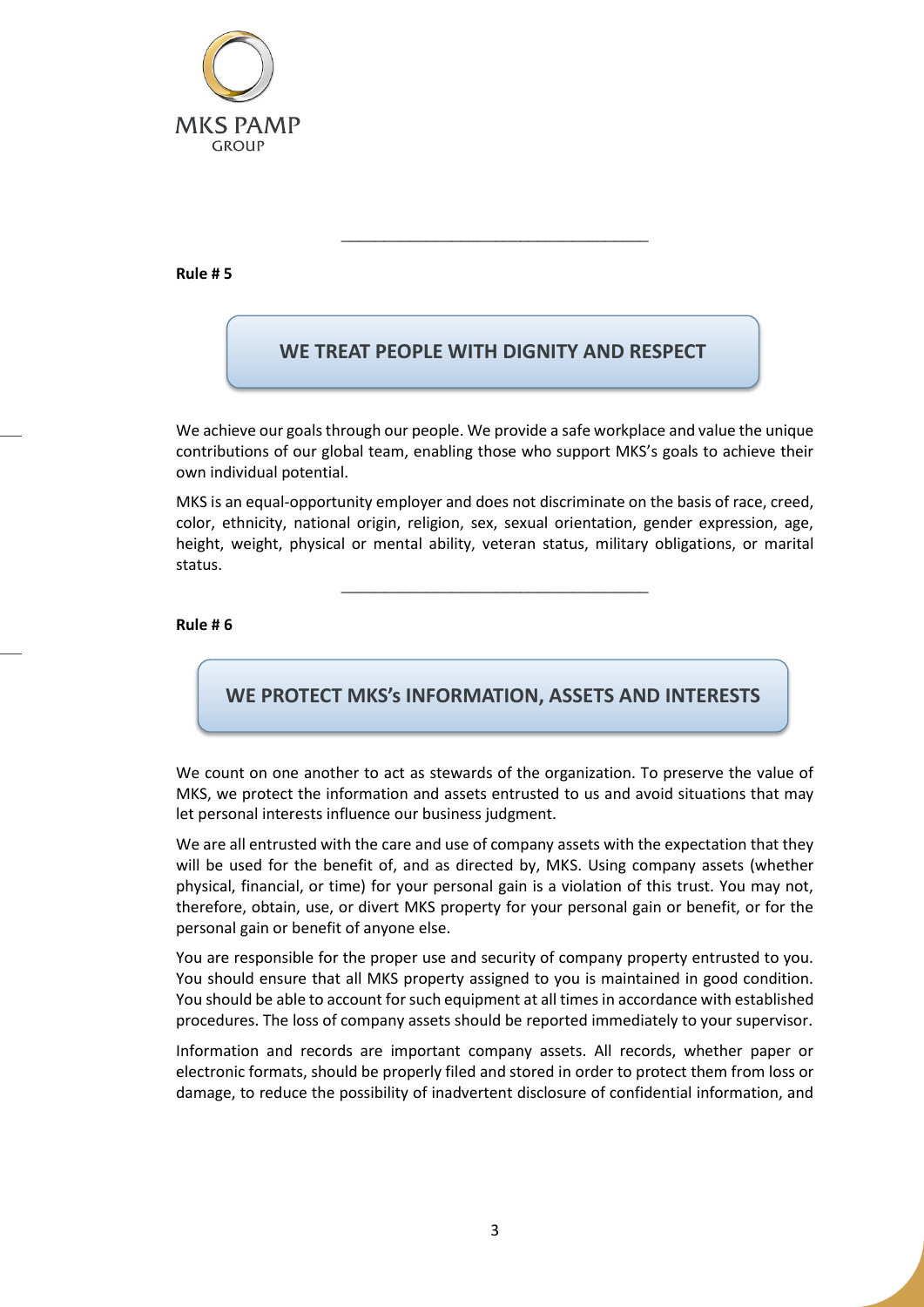

to ensure ready access by others who may need to refer to them. Destruction of information, in any format, must comply with established procedures.

The handling of information is an area where MKS particularly relies on the integrity, discretion, and common sense of every employee: information is a key corporate asset. Employees who have access to confidential information—proprietary, technical, business, financial, joint-venture, customer and employee information that is not available publicly must take every precaution to keep it confidential.

The duty of confidentiality not only prohibits the disclosure of confidential information to others, but also prohibits the use of confidential information for unauthorized purposes.

Maintaining the security of proprietary information is vital to MKS. For example, if proprietary information of even a general nature is made available to a competitor, it may give them a market advantage over MKS. Or, if a competitor gains specific business or technical information it could permit them to avoid costly research expense and development time thereby giving them a strong competitive advantage over MKS. It is your duty to maintain all confidentiality procedures to prevent any breaches of security.

\_\_\_\_\_\_\_\_\_\_\_\_\_\_\_\_\_\_\_\_\_\_\_\_\_\_\_\_\_\_\_\_\_\_\_\_

**Rule # 7**

# **WE AVOID CONFLICTS OF INTEREST OR EVEN THE APPEARANCE OF CONFLICTS OF INTERESTS**

## *Avoiding Conflict of Interest*

Each employee is expected to give his or her first business loyalty to MKS. Where we are entrusted with making decisions and choices for MKS it is essential that these decisions are (and are seen to be) free of any inappropriate bias arising from personal relationships or the opportunity for personal gain.

## *Avoiding the Appearance of Conflict of Interest*

We always act in such a manner that your conduct will bear the closest scrutiny. Not only actual conflict of interest, but even the appearance of conflicts must be avoided. Perception of conflict of interest can be just as damaging as an actual conflict of interest.

## *Disclosure*

Everyone is expected and obligated to disclose to their supervisor any circumstances that create, or might appear to create, a conflict of interest. This disclosure should be done in writing (e-mail is acceptable) and copied to Human Resources. The purpose of doing this in writing is to facilitate the tracking and cataloguing of cases so that they might be used for